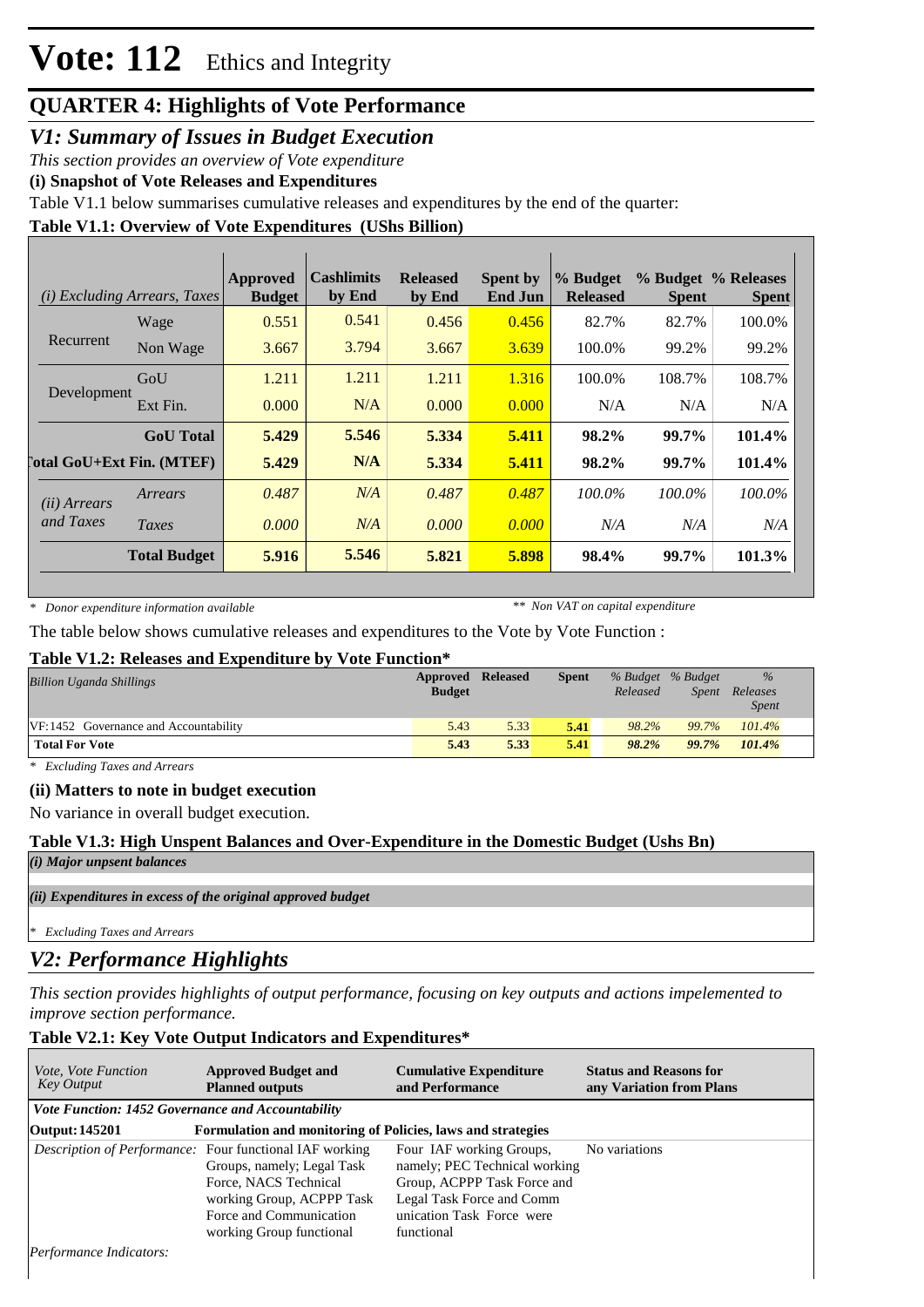## **QUARTER 4: Highlights of Vote Performance**

| <i>Vote, Vote Function</i><br>Key Output                    | <b>Approved Budget and</b><br><b>Planned outputs</b>                                                                   | <b>Cumulative Expenditure</b><br>and Performance                                 |       | <b>Status and Reasons for</b><br>any Variation from Plans                                                                                   |        |  |
|-------------------------------------------------------------|------------------------------------------------------------------------------------------------------------------------|----------------------------------------------------------------------------------|-------|---------------------------------------------------------------------------------------------------------------------------------------------|--------|--|
| No. of functional IAF<br>working groups                     | 4                                                                                                                      | 4                                                                                |       |                                                                                                                                             |        |  |
| Output Cost:                                                | UShs Bn:<br>0.924                                                                                                      | UShs Bn:                                                                         | 0.890 | % Budget Spent:                                                                                                                             | 96.3%  |  |
| <b>Output: 145202</b>                                       | <b>Public education and awareness</b>                                                                                  |                                                                                  |       |                                                                                                                                             |        |  |
|                                                             | <i>Description of Performance:</i> 8 district integrity promotion<br>forums established and their<br>capacity enhanced | 4 district integrity promotion<br>forum established and the<br>capacity enhanced |       | There was variation in the<br>number of DIPF established, 8<br>were planned but only 4 could<br>be established due to limited<br>resources. |        |  |
| Output Cost:                                                | UShs Bn:<br>0.997                                                                                                      | UShs Bn:                                                                         | 0.977 | % Budget Spent:                                                                                                                             | 97.9%  |  |
| Output: 145204                                              | <b>National Anti Corruption Startegy Coordinated</b>                                                                   |                                                                                  |       |                                                                                                                                             |        |  |
| <i>Description of Performance:</i> National Anti Corruption | Strategy (NACS) disseminated<br>to 40 districts                                                                        | National Anti Corruption<br>Strategy (NACS) disseminated<br>to 40 districts      |       | No variations                                                                                                                               |        |  |
| <b>Output Cost:</b>                                         | UShs Bn:<br>0.274                                                                                                      | UShs Bn:                                                                         | 0.274 | % Budget Spent:                                                                                                                             | 100.0% |  |
| <b>Vote Function Cost</b>                                   | <b>UShs Bn:</b>                                                                                                        | 5.429 UShs Bn:                                                                   |       | 5.411 % Budget Spent:                                                                                                                       | 99.7%  |  |
| <b>Cost of Vote Services:</b>                               | $UShs Bn$ :                                                                                                            | 5.429 <i>UShs Bn</i> :                                                           |       | 5.411 % Budget Spent:                                                                                                                       | 99.7%  |  |

*\* Excluding Taxes and Arrears*

No major highlights in vote performance to report.

#### **Table V2.2: Implementing Actions to Improve Vote Performance**

| <b>Planned Actions:</b>                                                                                                                                | <b>Actual Actions:</b>                                                                                                                                 | <b>Reasons for Variation</b>                                                             |  |  |  |  |  |
|--------------------------------------------------------------------------------------------------------------------------------------------------------|--------------------------------------------------------------------------------------------------------------------------------------------------------|------------------------------------------------------------------------------------------|--|--|--|--|--|
| Vote: 112 Ethics and Integrity                                                                                                                         |                                                                                                                                                        |                                                                                          |  |  |  |  |  |
| Vote Function: 1452 Governance and Accountability                                                                                                      |                                                                                                                                                        |                                                                                          |  |  |  |  |  |
| Joint Monitoring with sector institutions<br>mandated to undertake monitoring<br>conducted.                                                            | <b>Joint Monitoring with sector</b><br>institutions mandated to undertake<br>monitoring conducted in Northern<br>Uganda.                               | No variation                                                                             |  |  |  |  |  |
| Advertise and fill all approved 40%<br>vacant positions                                                                                                | Advertise all approved 40% vacant<br>positions. However only filled 30%                                                                                | Slow process of recruitment.                                                             |  |  |  |  |  |
| Build capacity of the 20 non state actors<br>and 8 integrity promotion forums to<br>effectively mobilise the public to demand<br>for service delivery. | Build capacity of the 20 non state actors<br>and 1 integrity promotion forums to<br>effectively mobilise the public to<br>demand for service delivery. | There was variation in the number of<br>DIPF established due to resource<br>constraints. |  |  |  |  |  |

### *V3: Details of Releases and Expenditure*

*This section provides a comprehensive summary of the outputs delivered by the Vote and further details of Vote expenditures by Vote Function and Expenditure Item.*

#### **Table V3.1: GoU Releases and Expenditure by Output\***

| Billion Uganda Shillings                                           | Approved      | <b>Released</b> | <b>Spent</b> | $%$ GoU                   | $%$ GoU                       | $%$ GoU<br>Releases |  |
|--------------------------------------------------------------------|---------------|-----------------|--------------|---------------------------|-------------------------------|---------------------|--|
|                                                                    | <b>Budget</b> |                 |              | <b>Budget</b><br>Released | <b>Budget</b><br><i>Spent</i> | <i>Spent</i>        |  |
| VF:1452 Governance and Accountability                              | 5.43          | 5.33            | 5.41         | 98.2%                     | 99.7%                         | 101.4%              |  |
| Class: Outputs Provided                                            | 4.22          | 4.12            | 4.10         | 97.7%                     | 97.1%                         | 99.3%               |  |
| 145201 Formulation and monitoring of Policies, laws and strategies | 0.92          | 0.90            | 0.89         | 97.1%                     | 96.3%                         | 99.1%               |  |
| 145202 Public education and awareness                              | 1.00          | 0.98            | 0.98         | 98.4%                     | 97.9%                         | 99.5%               |  |
| 145204 National Anti Corruption Startegy Coordinated               | 0.27          | 0.27            | 0.27         | $100.0\%$                 | $100.0\%$                     | $100.0\%$           |  |
| 145205 DEI Support Services                                        | 2.02          | 1.97            | 1.95         | 97.4%                     | 96.6%                         | 99.2%               |  |
| Class: Capital Purchases                                           | 1.21          | 1.21            | 1.32         | $100.0\%$                 | 108.7%                        | 108.7%              |  |
| 145271 Acquisition of Land by Government                           | 0.75          | 0.25            | 0.25         | 33.2%                     | 33.2%                         | $100.0\%$           |  |
| 145275 Purchase of Motor Vehicles and Other Transport Equipment    | 0.25          | 0.25            | 0.36         | 100.0%                    | 143.1%                        | 143.1%              |  |
| 145276 Purchase of Office and ICT Equipment, including Software    | 0.10          | 0.25            | 0.25         | 250.0%                    | 249.5%                        | 99.8%               |  |
| 145278 Purchase of Office and Residential Furniture and Fittings   | 0.11          | 0.46            | 0.46         | 416.5%                    | 414.0%                        | 99.4%               |  |
| <b>Total For Vote</b>                                              | 5.43          | 5.33            | 5.41         | 98.2%                     | 99.7%                         | 101.4%              |  |
| <b>Excluding Taxes and Arrears</b><br>∗                            |               |                 |              |                           |                               |                     |  |
| Table V3.2: 2014/15 GoU Expenditure by Item                        |               |                 |              |                           |                               |                     |  |

| <b>Billion Uganda Shillings</b> | Approved Releases Expend- % Budged % Budget % Releases |       |                 |       |              |  |
|---------------------------------|--------------------------------------------------------|-------|-----------------|-------|--------------|--|
|                                 | <b>Budget</b>                                          | iture | <b>Released</b> | Spent | <b>Spent</b> |  |